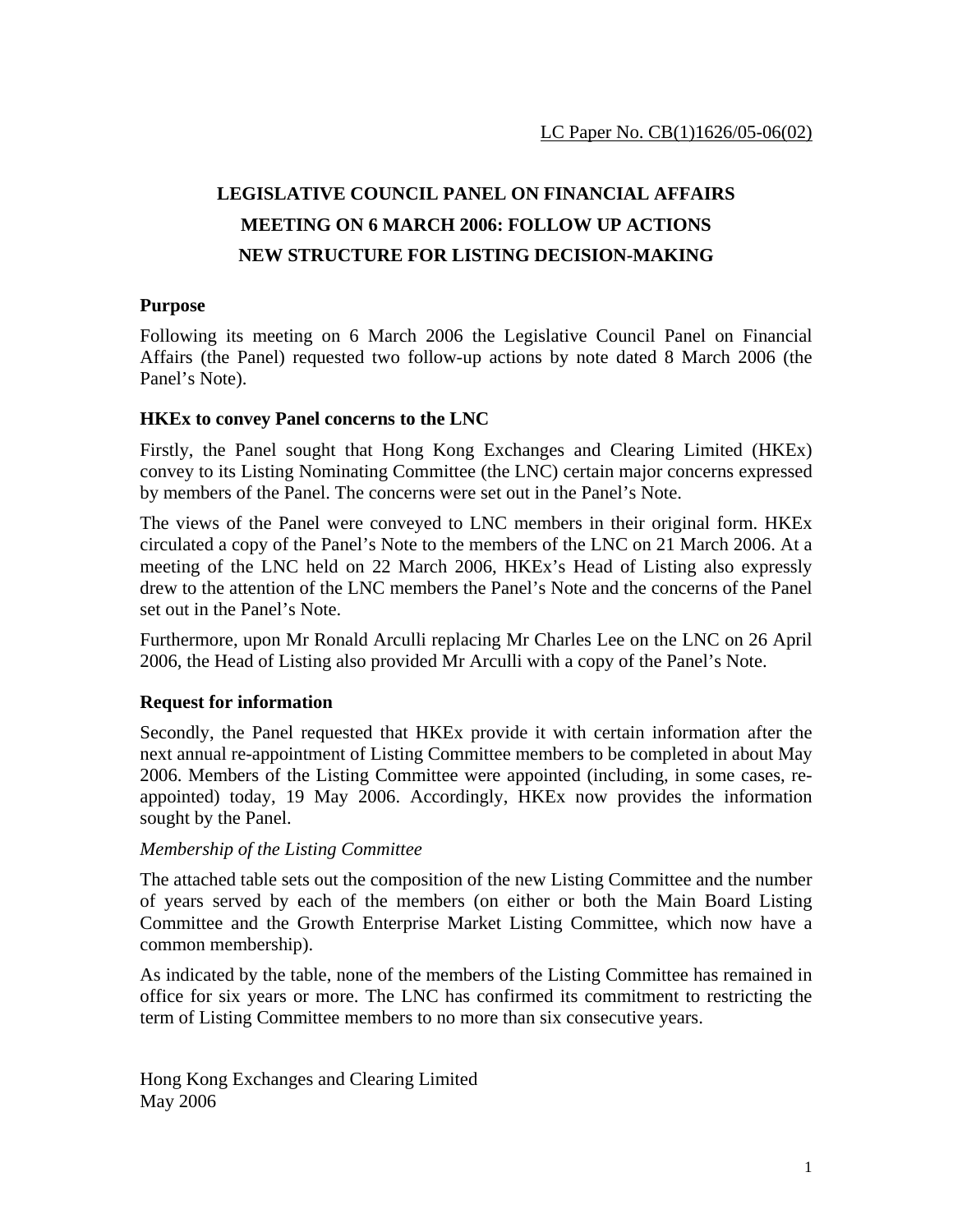|                  | <b>Member</b>                            | Date of first appointment to<br>Listing Committee <sup>1</sup> | Maximum term $limit2$ |
|------------------|------------------------------------------|----------------------------------------------------------------|-----------------------|
| 1.               | TONG Ka Shing, Carlson,<br>Chairman      | 2002                                                           | 2008                  |
| 2.               | McAFEE William Gage,<br>Deputy Chairman  | 2003                                                           | 2009                  |
| 3.               | CHOW Man Yiu, Paul,<br>Ex officio member | Not applicable                                                 | Not applicable        |
| $\overline{4}$ . | <b>ALLEN Jamie</b>                       | 2006                                                           | 2012                  |
| 5.               | <b>BEST Roger Thomas</b>                 | 2003                                                           | 2009                  |
| 6.               | <b>BROWN Melissa</b>                     | 2006                                                           | 2012                  |
| 7.               | <b>BROWN</b> Stephen James               | 2006                                                           | 2012                  |
| 8.               | <b>BUNKER Robert Edward John</b>         | 2006                                                           | 2012                  |
| 9.               | CHEN Yang Chung, Roy                     | 2005                                                           | 2011                  |
| 10.              | CHEUNG Ching Leung, David                | 2006                                                           | 2012                  |
| 11.              | <b>FUNG Shing Kwong</b>                  | 2006                                                           | 2012                  |
| 12.              | HUI Chiu Chung, Stephen                  | 2003                                                           | 2009                  |
| 13.              | HUNT Stephen Burnau                      | 2005                                                           | 2011                  |
| 14.              | IP Koon Wing, Ernest                     | 2003                                                           | 2009                  |
| 15.              | KO Po Ming, Alex                         | 2003                                                           | 2009                  |
| 16.              | KO Yuk-yin, Teresa                       | 2006                                                           | 2012                  |
| 17.              | LEE Tze Hau, Michael                     | 2005                                                           | 2011                  |
| 18.              | <b>LEE Raymond</b>                       | 2003                                                           | 2009                  |
| 19.              | LONGO Joseph Paul                        | 2006                                                           | 2012                  |
| 20.              | LOW Chee Keong                           | 2006                                                           | 2012                  |

## **Table: 2006 Listing Committee Membership**

 $\frac{1}{1}$  The year of appointment excludes any period of appointment to fill a casual vacancy. The Listing Rules provide that, subject to the exercise of Listing Nominating Committee discretion in exceptional circumstances, members of the Listing Committee may only remain in office for a maximum of six consecutive years in addition to any period of appointment to fill a casual vacancy.

If a member was appointed to the Listing Committee and the GEM Listing Committee on different dates, the earliest appointment date is used.

That is, when the member's term will expire assuming the member is reappointed every year.